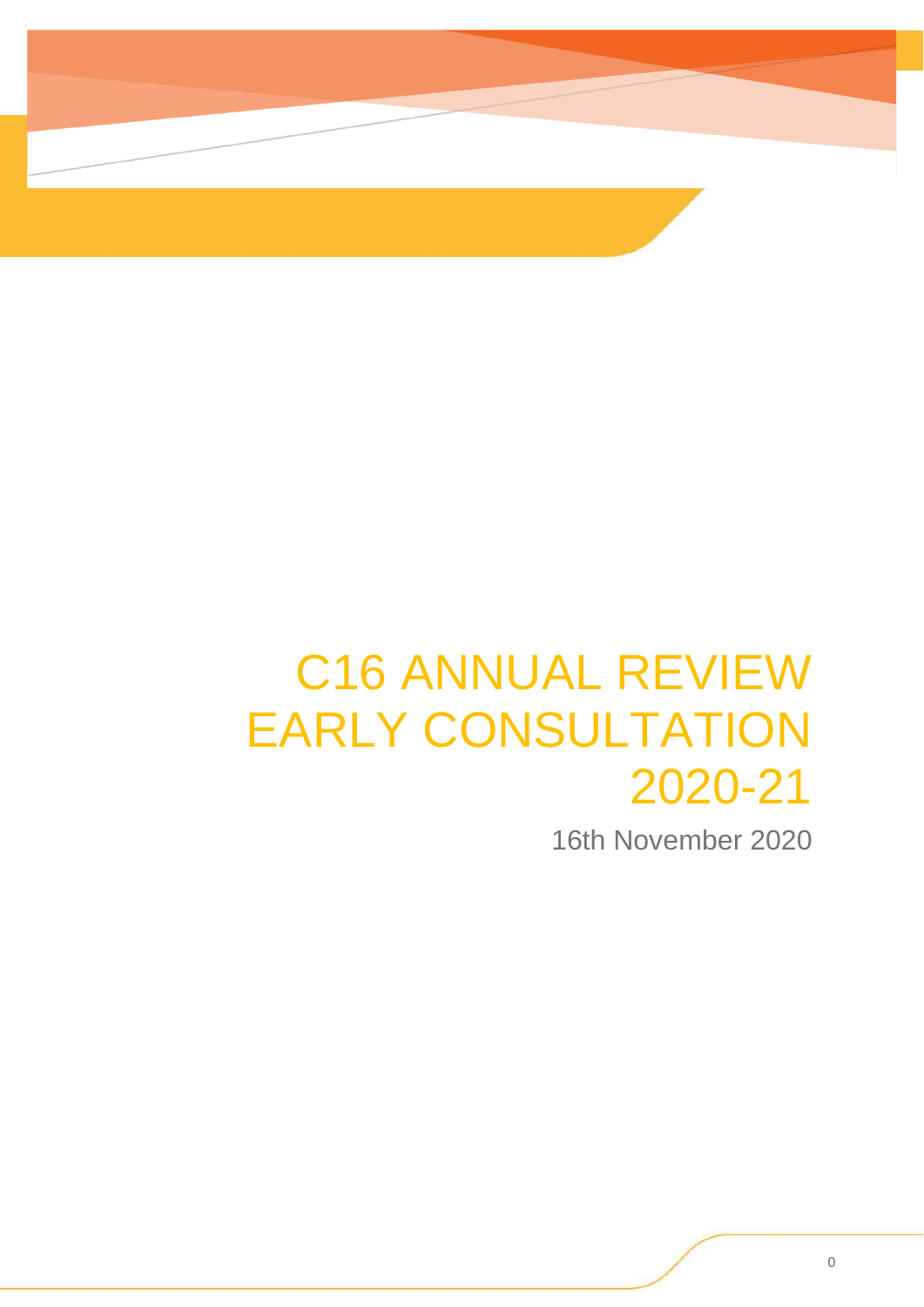### **Contents**

| <b>Executive Summary</b>                                | $\overline{2}$ |
|---------------------------------------------------------|----------------|
| Introduction                                            | $\overline{4}$ |
| Process Overview                                        | $\overline{4}$ |
| 2020-21 Industry Event - Summary of Industry Feedback   | 6              |
| Review of suggested changes                             | $\overline{7}$ |
| Proposals for the Procurement Guidelines Review 2020-21 | $\overline{7}$ |
| Proposals for the BPS Review 2020-21                    | 11             |
| Proposals for the BSAD Review 2020-21                   | 12             |
| Proposals for the ABSVD Review 2020-21                  | 14             |
| Proposals for the SMAF Review 2020-21                   | 15             |
| The Consultation                                        | 16             |
| <b>The Questions</b>                                    | 16             |
| How to respond                                          | 17             |
| Appendix A                                              | 18             |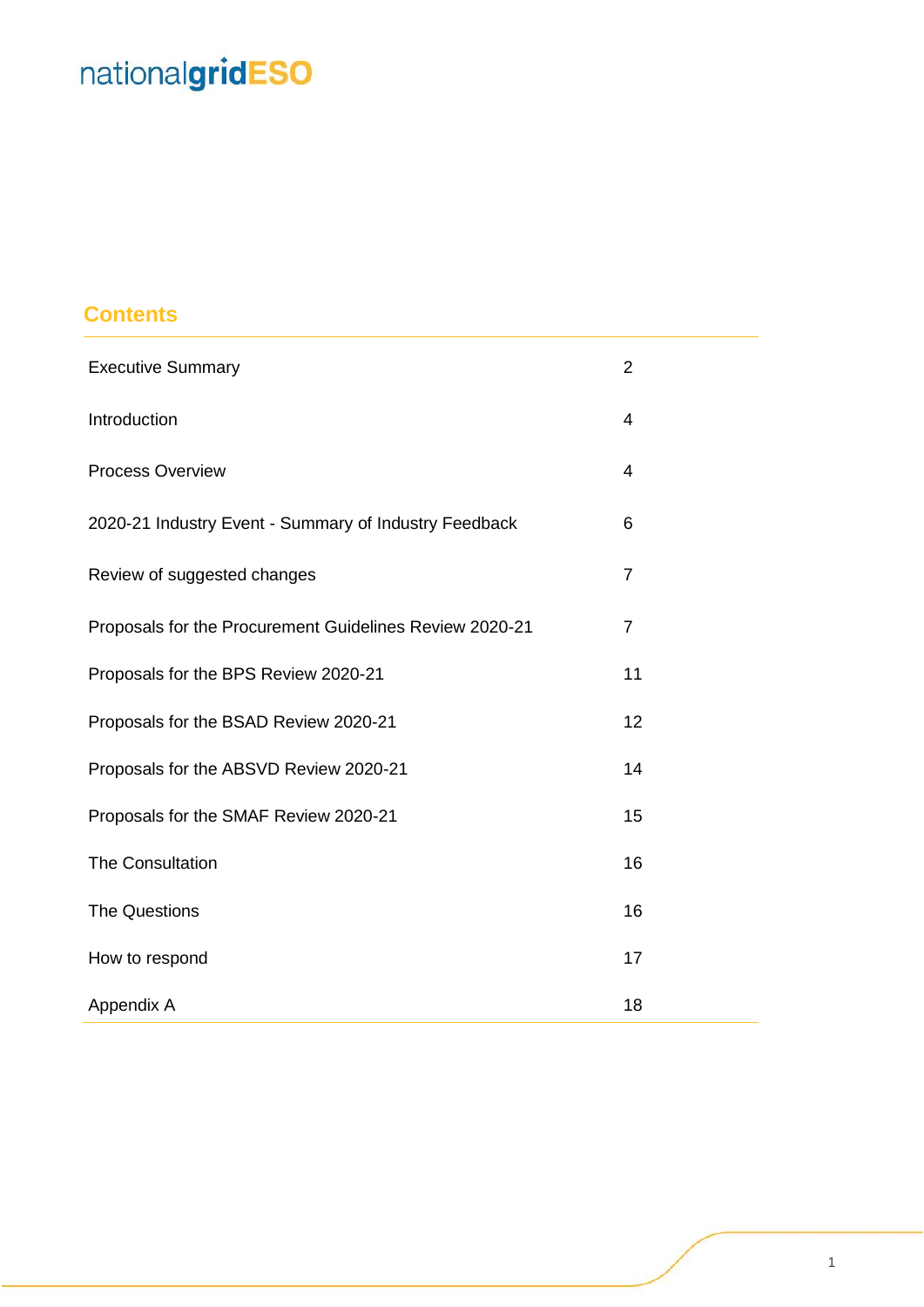### **Executive Summary**

This early consultation has been produced in addition to the requirements of Condition C16 of the Transmission Licence to undertake a review of National Grid Electricity System Operator's (NGESO) C16 Statements.

NGESO held an industry forum on the 10<sup>th</sup> November 2020, the aim of which was to allow both NGESO and industry to share their early thoughts on what changes should be considered to the five C16 statements this year and what could be considered for future reviews.

This consultation will summarise the key elements of that forum and allow wider industry to submit more detailed thoughts on both the changes NGESO should consider during this year's review and future reviews.

There are five statements that form Condition C16, all of which are open for review and change during this consultation process;

- 1) Procurement Guidelines
- 2) Balancing Principles Statement (BPS)
- 3) Balancing Services Adjustment Data Methodology (BSAD)
- 4) System Management Action Flagging Methodology (SMAF)
- 5) Applicable Balancing Services Volume Data Methodology (ABSVD)

### **Key Dates:**

**Early Consultation Response Deadline: 7th** December 2020

**Official Consultation Release: 11<sup>th</sup> January** 2021

**Official Consultation Deadline: 8<sup>th</sup> February** 2021

**Documents sent to Ofgem: 15th February** 2021

**Ofgem Direction: 15th** March 2021

**Revised C16**  Statements go live: 1st April 2021

NGESO's proposed key focus areas for review of the five statements this year are:

- Existing products such as STOR and Fast Reserve (FR)
- New products such as Dynamic Containment (DC)
- Consideration of further products including Reserve Reform and a downward flexibility product similar to Optional Downward Flexibility Management (ODFM)
- Review of the reports and how they could be improved in the future

NGESO welcomes further detailed industry views on the proposed changes and invites views on any other aspects of the subject documents for future consideration. Responses are required by 7<sup>th</sup> December 2020. Details on how to make a response can be found in the Consultation Questions section.

Following receipt of responses to this consultation NGESO will incorporate feedback where possible in a first draft of changes to the statements. This will then be documented and issued via an official consultation to meet the specified regulatory timescales.

The current versions of the C16 statements, this consultation, industry responses and the consultation report will all be published at the link below:

<https://www.nationalgrideso.com/balancing-services/c16-statements-and-consultations>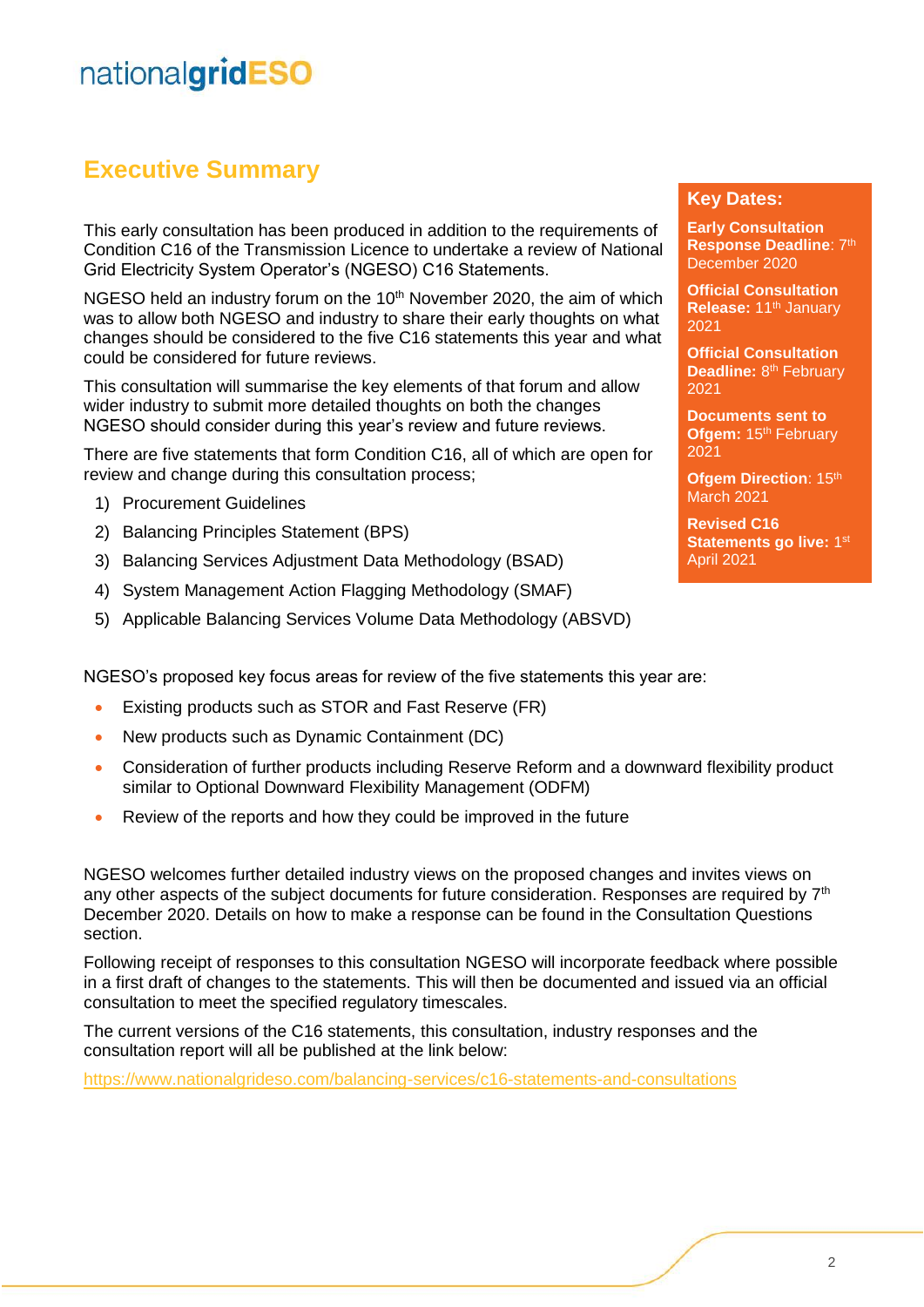If you have any questions about this document, please contact:

Jamie Webb **Markets** National Grid Electricity System Operator Tel: +44 (0) 7768537317 Email: [balancingservices@nationalgrideso.com](mailto:balancingservices@nationalgrideso.com)

Please note consequential changes resulting from modifications to GB industry codes, stakeholder suggestions and upcoming regulatory changes which are not captured here will be actioned either in future annual reviews, or individual statement reviews as appropriate.



Mark Herring Code Change Delivery Manager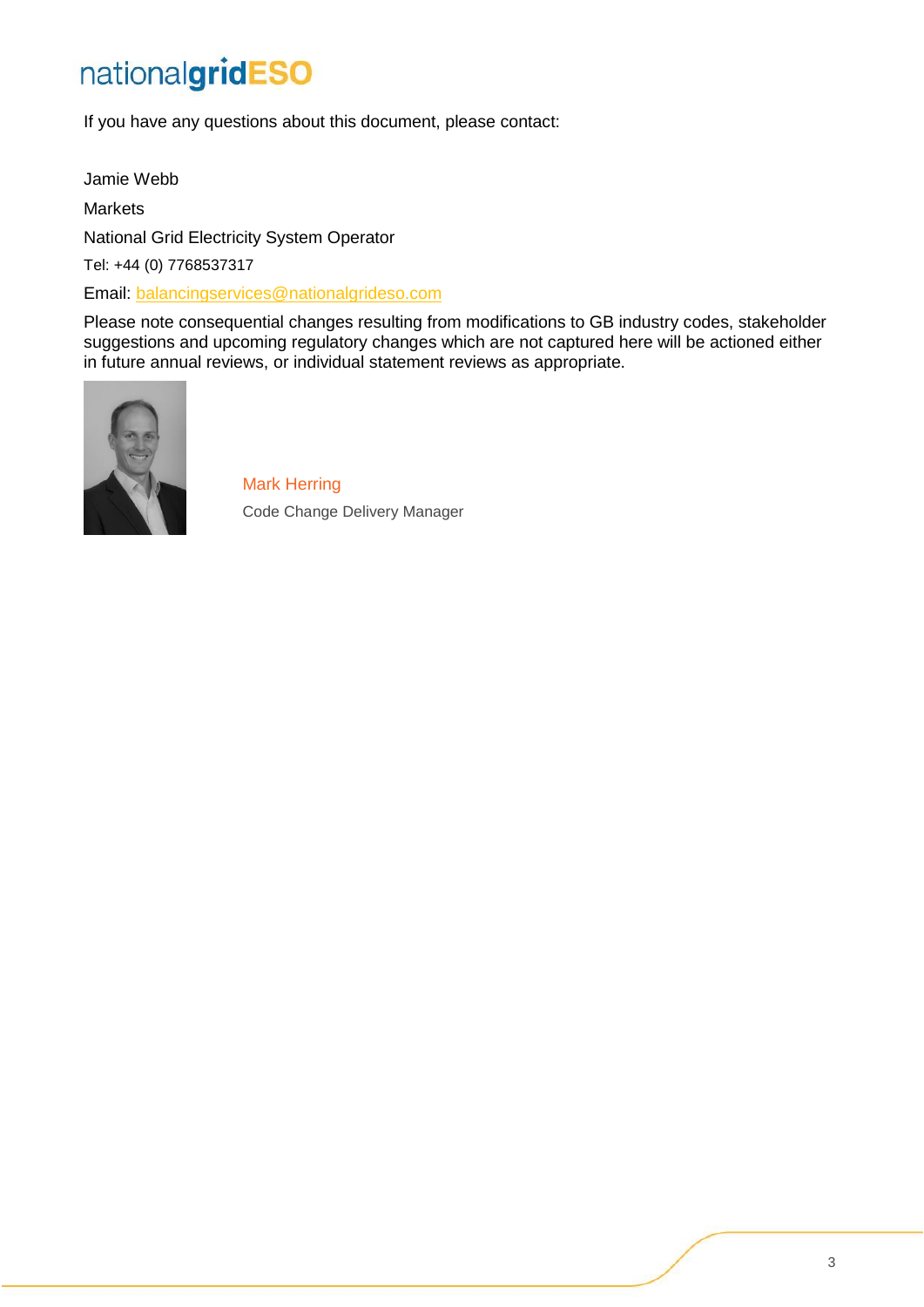### **Introduction**

### **Overview of C16 Process**

### The Review

In accordance with Standard Condition 16 (C16) of its Transmission Licence, NGESO is required to conduct an annual review of all licence statements, regular reviews of the methodologies and, if appropriate, to propose changes to these documents.

The purpose of NGESO's annual review and consultation is to ensure that each of the applicable documents remains current by seeking industry views on any proposed changes. Proposed changes can only become effective if approved by the Authority.

The following statements are the focus of each review:

Procurement Guidelines

Balancing Services Adjustment Data Methodology (BSAD)

System Management Action Flagging Methodology (SMAF)

Balancing Principles Statement (BPS)

Applicable Balancing Service Volume Data (ABSVD)

It should be noted that the annual review of the C16 statements is not the primary forum for development of new products. They will be created and consulted on in a separate process, and any subsequent changes to the statements will be as a consequence of the created service. This process merely allows for industry input on these new products as a means for industry input to be received.

### Step 1 Industry Forum

The first step of the review process is for NGESO to hold an industry forum, the aim of which is to allow NGESO to engage early with industry on the key elements of change we are considering allow industry to offer early challenge and further suggestion. Any thoughts from NGESO at this forum should not be considered as NGESO's final position.

### Step 2 Early Consultation

The second step of the review process is for NGESO to issue an early more "informal" consultation, this should build on the outputs from the industry forum and should allow wider industry to respond to NGESO's early thoughts on what needs to change this year.

This consultation does not form part of the C16 Licence Condition and is an additional one that allows NGESO to do more fact finding and create a more efficient and thorough review.

At this point of the process it is unlikely NGESO will suggest all text changes to the statements, however we may provide some suggestions to text changes on certain topics .

We try and allow a full 28 days, similar to the official consultation, as above any thoughts from NGESO during this early consultation should not be considered as NGESO's final position.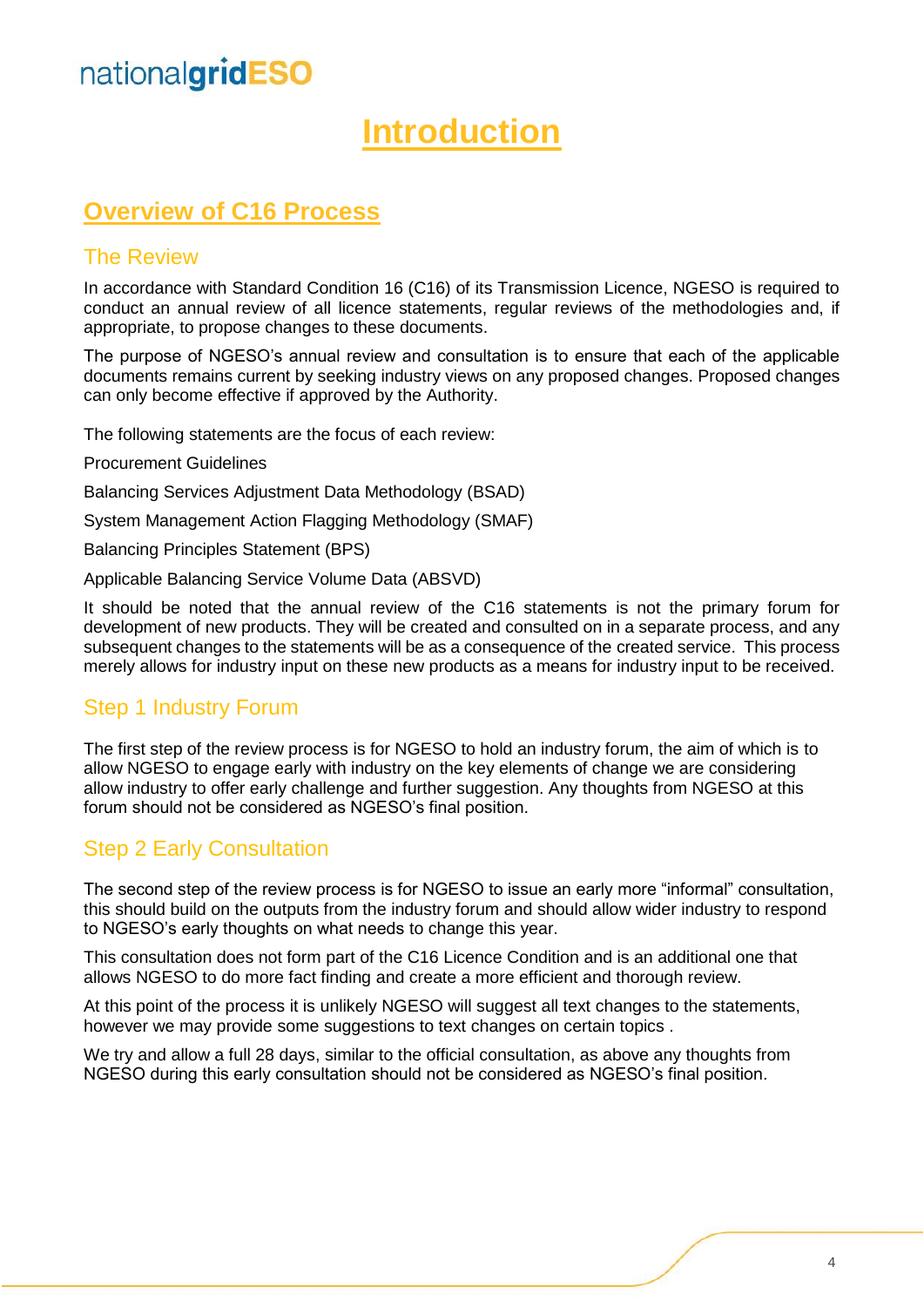### Step 3 Review and Final Consultation

The third step of the process is for NGESO to review all the early consultation responses and begin to finalise a draft first position on the text changes in the statements, NGESO should also offer a response to each point raised by industry.

This should be documented and issued via an "official" consultation that does form part of the C16 Licence Condition.

This consultation should allow industry to review our responses to them as well as the recommended text changes in the statements.

This consultation should run for 28 days.

### Step 4 Report to Authority

The fourth step in the review process is for NGESO to document in the form of a report their final position on the changes for this year along with the track changed versions of the statements, the report should also include in a clear and transparent way all industry responses and NGESO's view on them all.

This report must be issued to the Authority (Ofgem) within 7 days (5 working) from the closure of the official consultation.

### Step 5 Authority Decision and Statement go live

The fifth step in the review process is for the Authority (Ofgem) to review all the documents submitted to them from step 4.

As part of the Licence Condition, Ofgem have 28 days to offer a direction or challenge the submission, if Ofgem approve the changes then the statements go live on the NGESO website on the 1<sup>st</sup> April of that year.

If Ofgem do not approve then there are 2 different directions for the statements to go live. Ofgem can either direct a change or they can request NGESO to run a further consultation on the specific issues they have identified, which may push back the go live date or a statement might go live with pending further changes.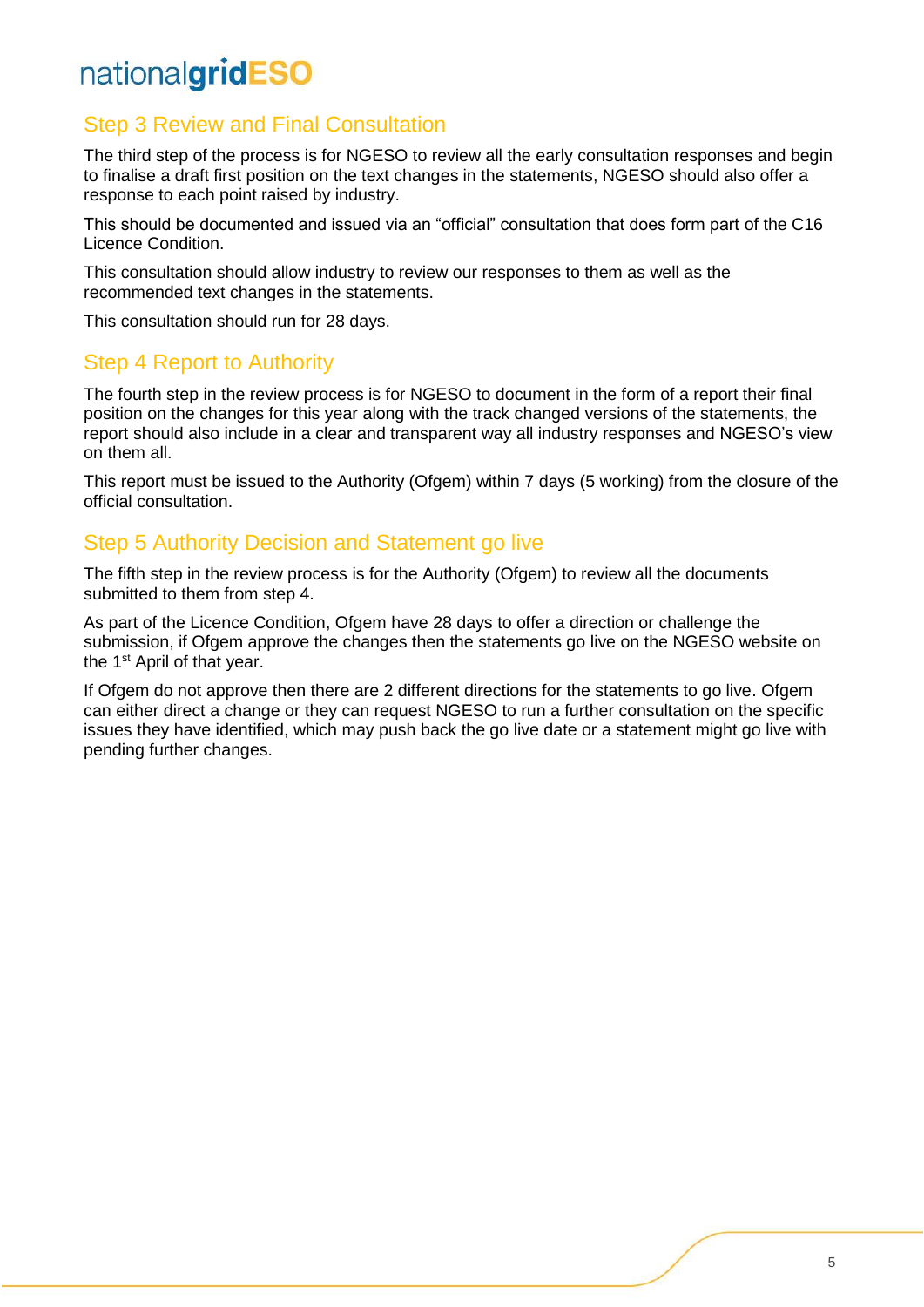### **2020-21 Industry Event - Summary of Industry Feedback**

This consultation marks the second step of the review process relating to the C16 statements and methodologies.

### Step 1 Industry Forum

The industry forum was held on 10<sup>th</sup> November 2020. This was attended by a variety of stakeholders. The aim was to discuss potential changes to be included in the 2020-2021 annual update in more detail. The slides can be found here.

Areas highlighted by National Grid ESO and stakeholders were:

- Overview of the constraint management pathfinder and any subsequent C16 changes
- Accurate reflection of STOR in the procurement guidelines and general compliance with day ahead procurement as per Clean energy package 6(9)
- Accurate reflection of Firm Fast Reserve in the procurement guidelines
- Accurate reflection on Dynamic Containment/Moderation/Regulation into the C16 statements including asking for industry views on the difference in treatment between BM and Non-BM Dynamic Containment providers in relation to ABSVD settlement
- Consideration for future services through Reserve reform and potential for a future service similar to ODFM
- Discovery work on BPS/SMAF/Procurement Guideline reports, identifying how we could improve them and make them more useful to industry

The forum was attended by 8 stakeholders from across industry. There was a lot of productive discussion around the proposed changes and wider feedback from attendees on a number of points which will be detailed in section 2, Industries feedback has been summarised rather than a word for word response, the output from this consultation will contain the more detailed responses that we receive rather than summaries.

### Step 2 Early Consultation

16<sup>th</sup> November - 7<sup>th</sup> December 2020

Step 3 Review and Final Consultation

Final Consultation issued 11<sup>th</sup> January until 8<sup>th</sup> February 2021

Step 4 Report to Authority

Issued 15<sup>th</sup> February 2021

Step 5 Authority Decision and Statement go live

Decision by the 15<sup>th</sup> March 2021, Statements go live 1<sup>st</sup> April 2021.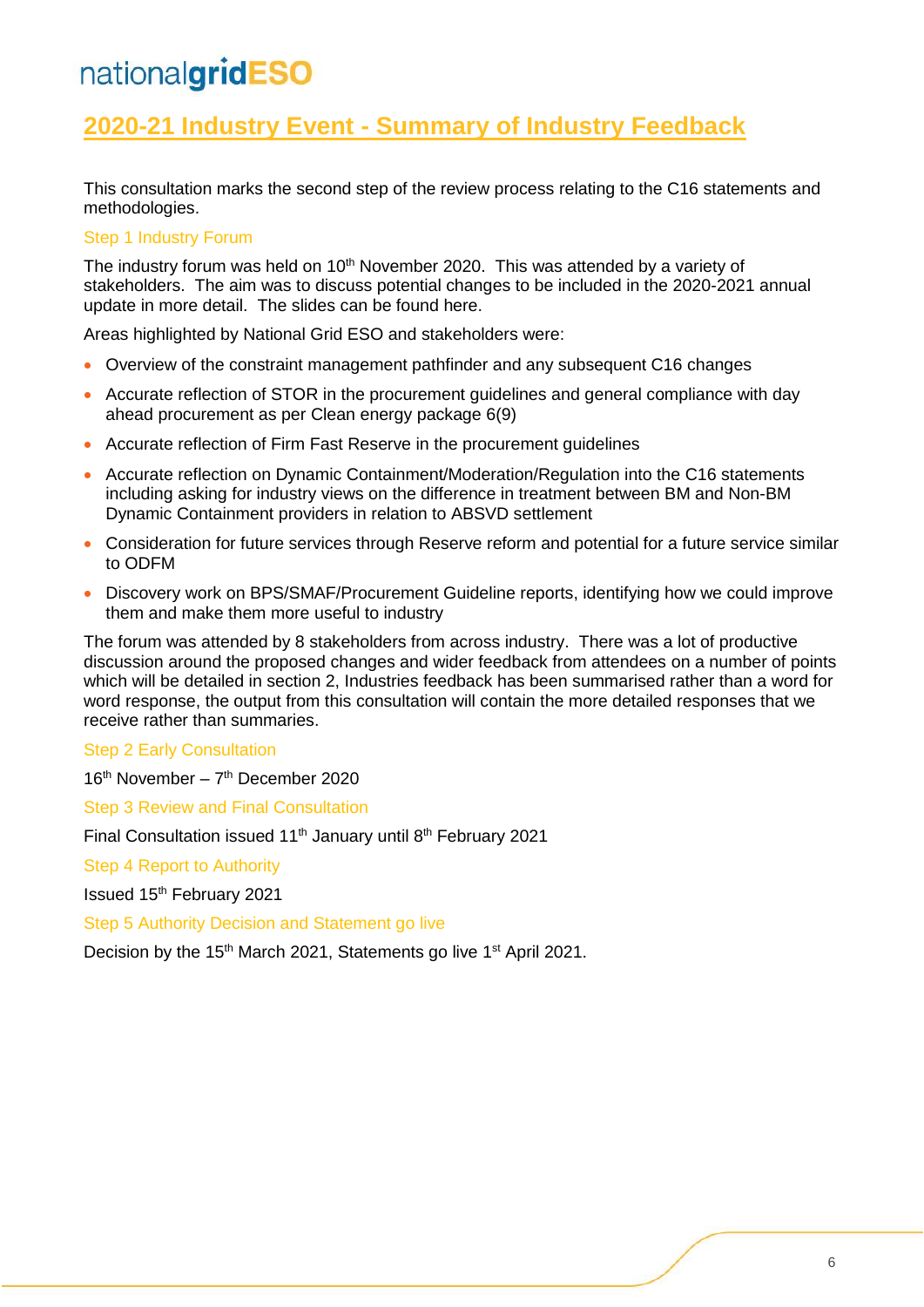## **Review of Suggested Changes**

### **Proposals for the Procurement Guideline review 2020-21**

The Procurement Guidelines set out the kinds of Balancing Services which we may be interested in purchasing, together with the mechanisms by which we envisage purchasing such Balancing Services. It acts as a generic statement of the procurement principles we expect to follow. The amendments proposed for 2020-21 are:

- Version Control
- Housekeeping
- Amendments to the STOR section
- Amendments to Fast Reserve section
- Amendments to include Dynamic products
- Amendments to include a Downward Flexibility Service
- Thoughts on Reserve Products Reform for 2022

More detail of these changes and industry feedback from the session is below:

### **Amendments to STOR**

NGESO has suggested the procurement guidelines for STOR should be amended in order to be compliant with the Clean Energy Package Article 6(9) regarding moving to day ahead procurement. Suggested revised text, yellow highlighted suggests new amended text:

*"Short-term Operating Reserve (STOR) allows us to have extra power in reserve for when we need it through an increased output from generation or a reduction in consumption from demand sources. It helps us meet extra demand at certain times of the day or if there's an unexpected drop in generation. The requirement for STOR is dependent upon the demand profile at any time. The STOR year starts in April, and is split into six seasons, which specify the Availability Windows where STOR is required each day. STOR is procured through daily auctions, starting in April 2021. You can find more detail about STOR, and the timetable for future tenders, on our website at www.nationalgrideso.com. Look under Balancing services, and then Reserve services."*

### **Initial Industry Feedback:**

- Agree with the change in terms of CEP 6(9) compliance
- Would like to see further clarity on whether Terms and Conditions are changing
- Would like more clarity on the definition around "The STOR year is split into six seasons", what are the 6 seasons and what are the differences?

#### **Initial NGESO Response:**

T&C are not changing materially, but will be in a revised format which we will commence the formal consultation process on in the next few weeks in line with EBGL requirements. The need for STOR Reserve varies depending on the time of year, the time of week and time of day, being a function of the system demand profile at that time. To reflect this**,** National Grid splits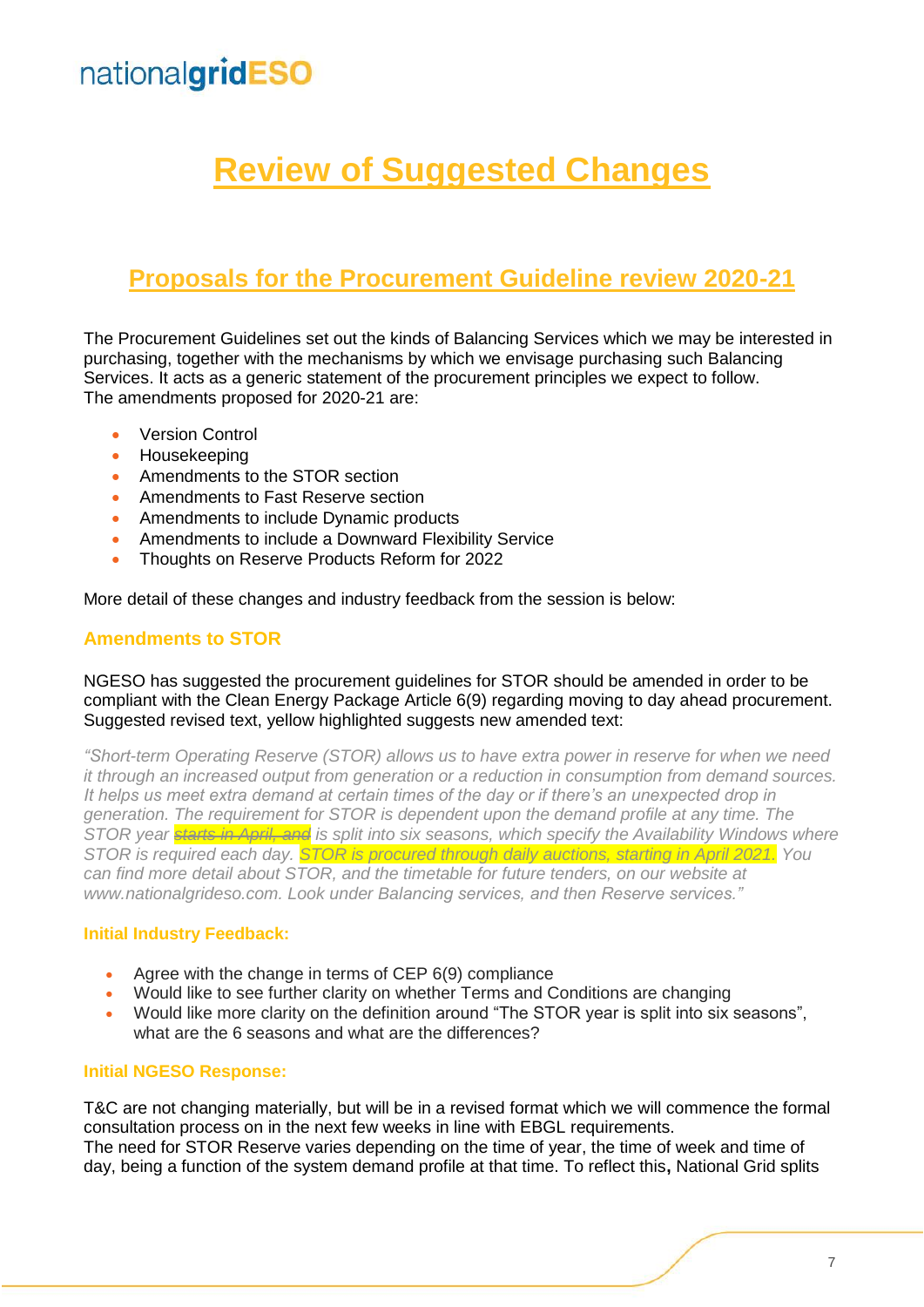the year into a number of Seasons, for both Working Days (including Saturdays) and Non-Working Days (Sundays and most Bank Holidays), and specifies the periods in each day that Short Term Operating Reserve is required. These periods are referred to as Availability Windows.

### **Amendments to Fast Reserve**

NGESO has suggested the procurement guidelines for Fast Reserve should be amended in order to better reflect that Firm Fast Reserve is not being procured as Optional Fast reserve can provide volumes needed to meet the system requirements.

### Suggested revised text, yellow highlighted suggests new amended text:

*"Fast Reserve provides the rapid and reliable delivery of active power through an increased output from generation or a reduction in consumption from demand sources, following receipt of an electronic dispatch instruction from NGESO. Fast Reserve service must commence within two minutes following instruction, at rates of 25MW or greater per minute and providing a minimum of 25MW. NGESO currently breaks down the Fast Reserve into three two categories: Firm Fast Reserve, Optional Fast Reserve for BM and Non-BM suppliers, and non-tendered Fast Reserve. You can find more detail about Fast Reserve on our website at www.nationalgrideso.com. Look under Balancing services, and then Reserve services."*

### **Initial Industry Feedback:**

- What happens to legacy contracts?
- Do we still use the service?

### **Initial NGESO Response:**

We are fulfilling our signed contracts, but the service is not being actively procured, NGESO will make reference to this in the procurement quidelines. Yes, we still use the optional service at the moment. We will be looking at what is required in the future through reserve reform.

### **Amendments to Include Dynamic Products**

NGESO will be including Dynamic Containment into the procurement guidelines for 2021 following the soft launch of the service this year. We will also be looking to include Dynamic Moderation and Dynamic Regulation into the 2021 procurement guidelines. No proposed text has been recommended at this time.

### **Initial Industry Feedback:**

- Agree with inclusion of the services into the procurement guidelines
- Would like more clarity on the dates and the plan for all 3 services
- Ensure that Article 18 and 26 consultations are completed before go live

### **Initial NGESO Response:**

We will be sharing the plan for the soft launch of DC in the next couple of weeks. We then plan to launch the full delivery of DC next year. Following delivery, we will then move our focus on to Dynamic Moderation and Dynamic Regulation applying the lessons learnt from DC. We plan to update industry once we have a set plan in place.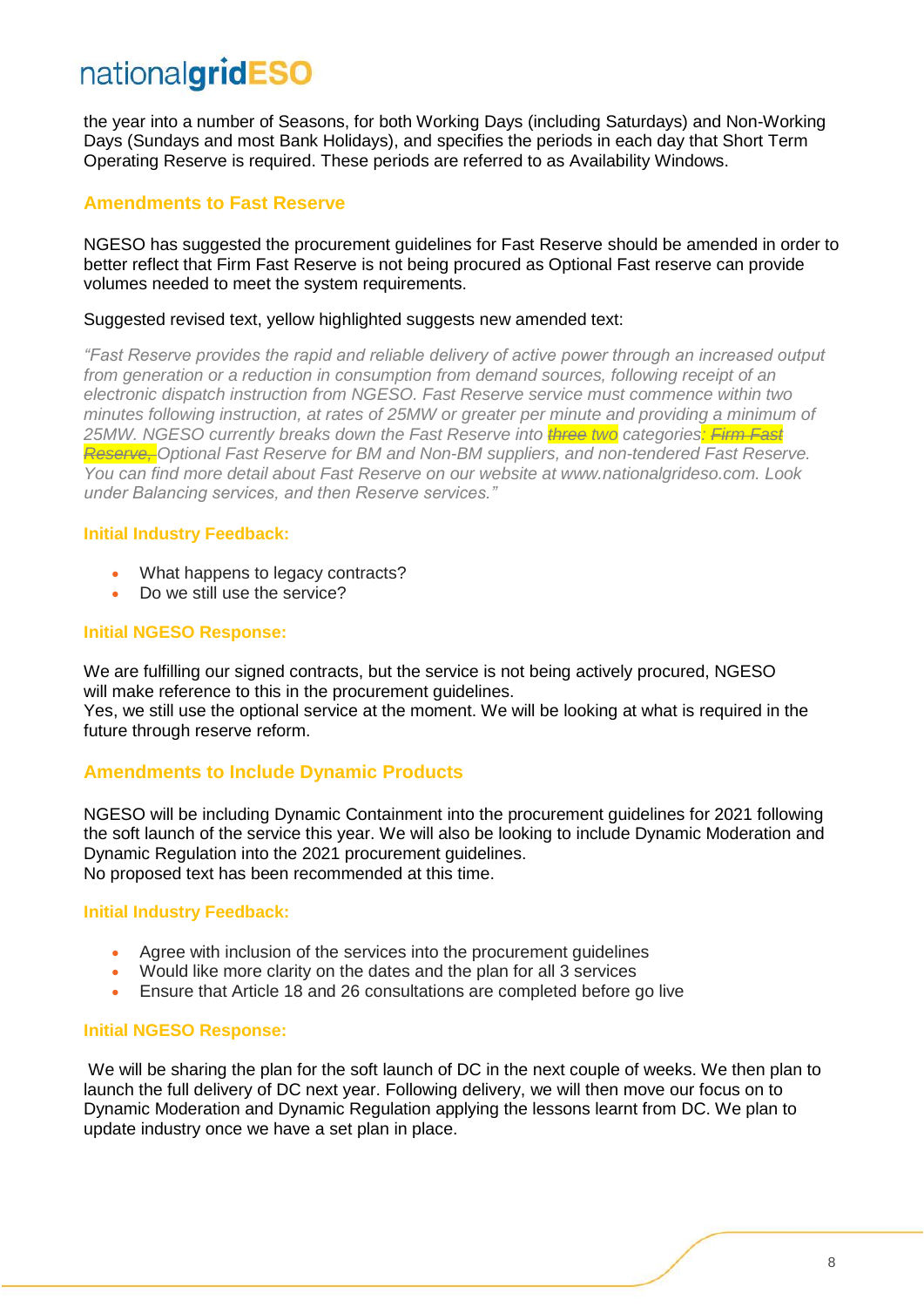We will make sure we consider Article 18 and 26 consultations when we create the plan for the new services.

### **Amendments to Include Downward Flexibility Service**

NGESO will be looking to make reference to the possibility of having a Downward Flexibility Service similar to ODFM in the Procurement Guidelines.

The ODFM service has only recently concluded and NGESO is still investigating feedback from industry, we will engage thoroughly with industry on any creation of a new service. No proposed text has been recommended at this time.

#### **Initial Industry Feedback:**

- Whatever the service is, NGESO need to find a way of including it into Cashout
- NGESO should also consider Article 13 and the output from GC0147 in the creation of a downward flexibility service
- It is not clear on the role this C16 process plays in the creation of new services
- It would be useful to have some time frames and a plan to this work
- ODFM volumes not going into cashout created a distortion this year, so Downward Flexibility must rectify that as a principle from the offset.

#### **Initial NGESO Response:**

NGESO appreciates the feedback from all participants on the call, in relation to ensuring whatever service is created flows into Cashout, NGESO will consider the best approach to this in the design of any new Downward Flexibility product.

NGESO will also consider all of the above suggestions in any creation of a Downward Flexibility Service.

### **Thoughts on Reserve Product Reform for 2022**

With the soft launch of Dynamic Containment, we are continuing to progress with our reform of response and reserve.  

As part of this, we will be reviewing our requirements for reserve products and engaging with the industry over the next few months to create a timetable for reform of these products.  

Our aim is to deliver a standardised (i.e. fungible) suite of upward and downward reserve products that work holistically with new frequency response products and reserve replacement products and can be procured at day ahead through an auction held on the Single Market Platform.

Our hope is that these will go live from March 2022, so is likely to form a larger part of next year's consultation

#### **Initial Industry Feedback:**

- What is the difference between this Reserve Reform and TERRE and MARI
- We need a better holistic view of how all the reserve products work together

### **Initial NGESO Response:**

TERRE and MARI are classed as "replacement reserve" whereas the reserve product reform is focusing more on GB's reserve products. We are aware of the Ofgem open letter on TERRE and MARI and we are considering our response at this time.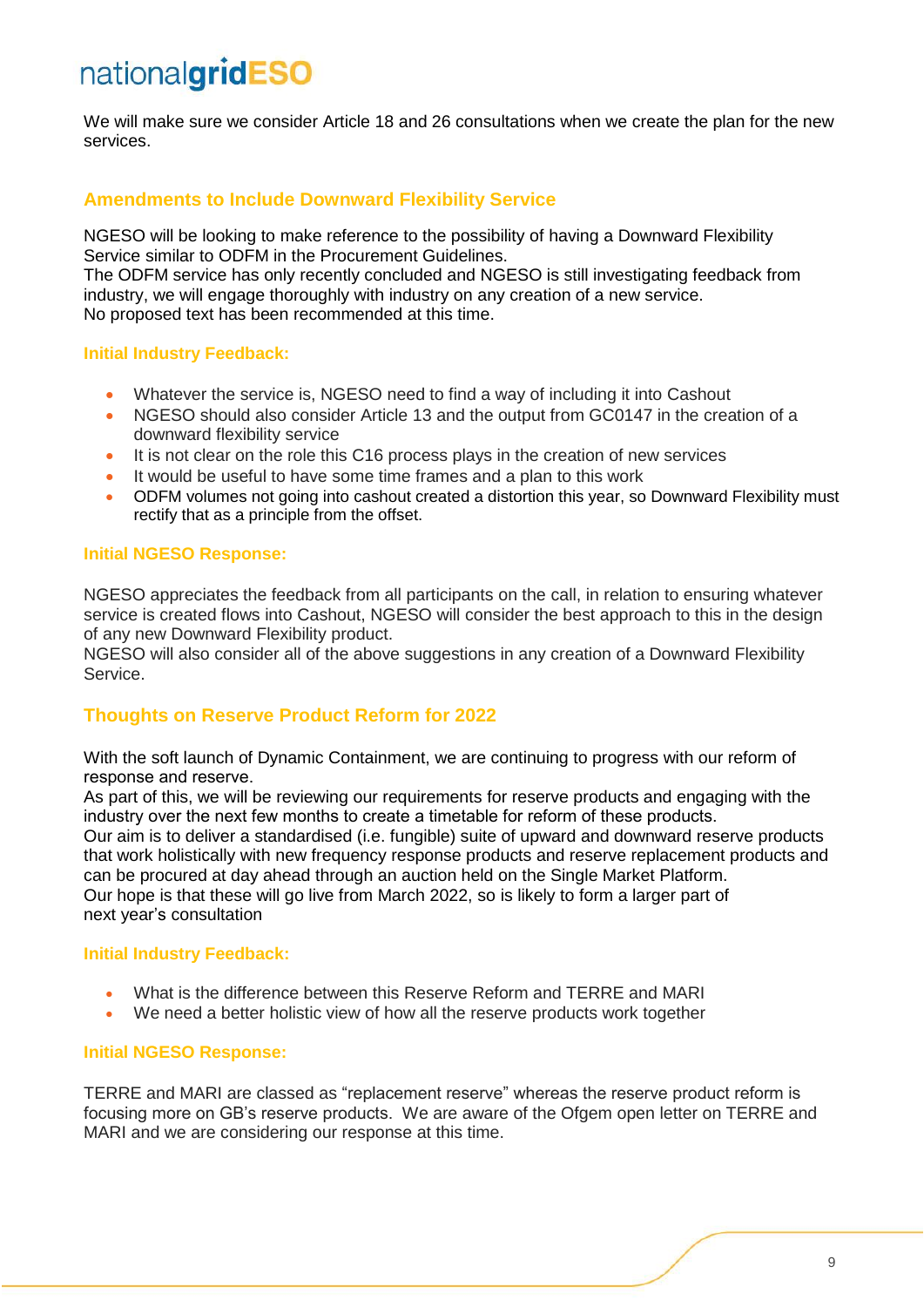NGESO agrees that we need to be able to provide industry a more joined up picture of how all the reserve products work together, although that work will sit outside of this process, where possible we will sign post it.

As mentioned in our initial view we anticipate that the detail of these changes will form a large part of the consultations for 21/22.

### **Review of the Balancing Principles Statement Report**

NGESO We have identified that these reports cover a lot of the same information and want to seek views on what would be most useful to be presented in the MBSS on a monthly basis and in the Procurement Guidelines report on a yearly basis.

### **Initial Industry Feedback:**

• At this time, there were no suggestions on improvements, but we anticipate that newer providers may offer some ways to simplify or improve the reports as they may be able to cast fresher eyes of them.

### **Initial NGESO Response:**

We appreciate the initial feedback, and we hope to hear from other parties during the consultation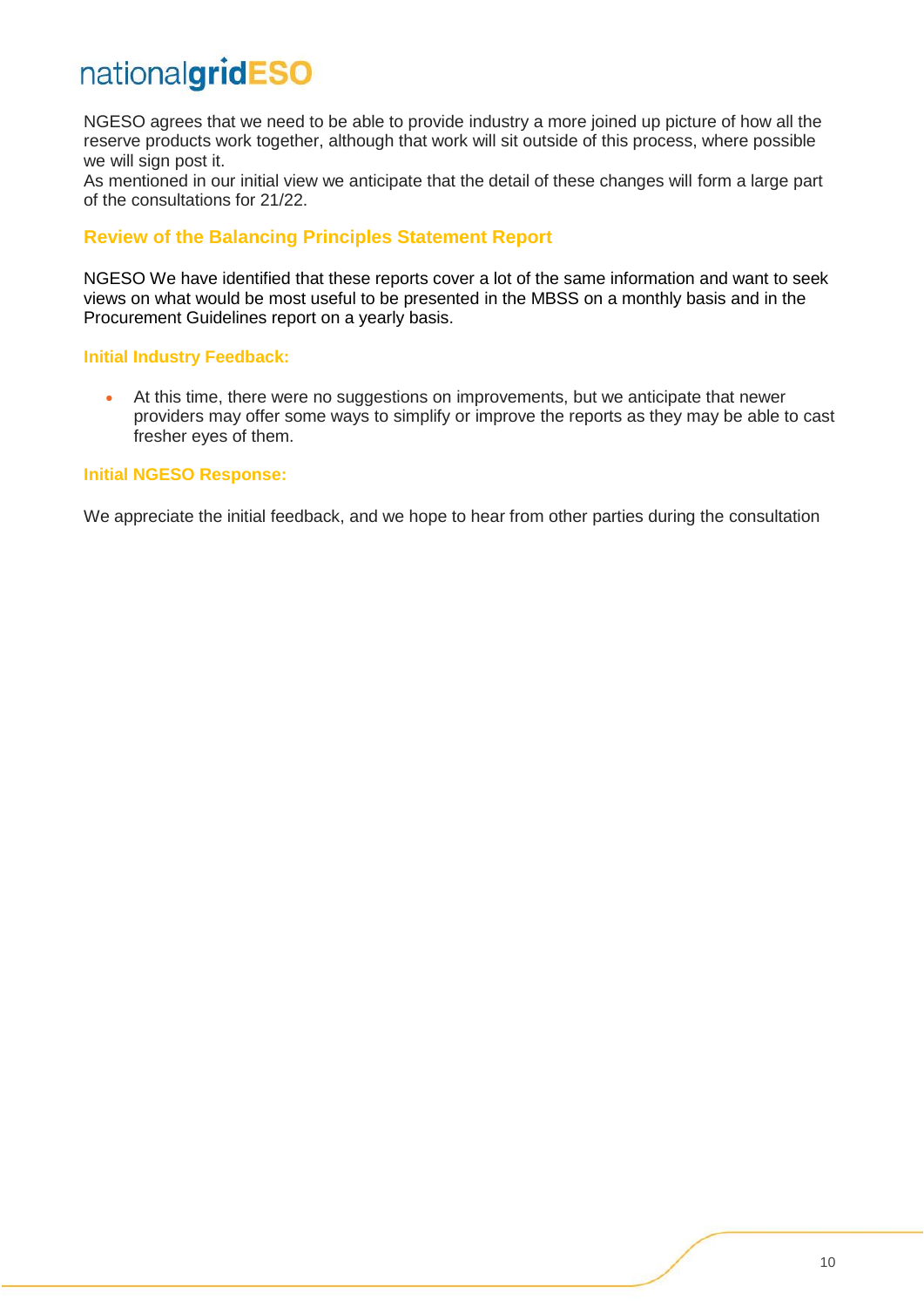### **Proposals for the BPS review 2020-21**

The Balancing Principles Statement defines the broad principles of when and how we will use balancing services and other balancing actions to manage the system.

The amendments proposed are:

- Versioning control
- Housekeeping
- Review of the Balancing Principles Statement Report

### **Review of the Balancing Principles Statement Report**

As per Licence condition C16 para 5(c) and 5(d) NGESO should publish a balancing principles report "as soon as reasonably practicable"

NGESO would like to apologise for the oversight on producing these reports in a timely manner for the last few years, as of the release of this consultation the BPS reports are now all contained on the NGESO website. NGESO have committed to having renewed focus on these reports and will commit to having them in place by December each year going forward.

The BPS report provides information for instances where ESO needed to use additional measures to balance the system:

- BMU emergency instructions and interconnector emergency assistance/ instruction
- Demand control actions
- Maxgen
- NRAPM
- Black Start/ Islanding
- Communication failures
- Involuntary reductions
- BMUs disconnected by transmission faults

Whilst we are not suggesting any changes at this time, we would like feedback from industry through this consultation on how this report is used and how it could be improved.

#### **Initial Industry Feedback:**

- These reports help us measure your performance and can support in Cashout analysis
- At this time there were no suggestions on improvements but we anticipate that newer providers may offer some ways to simplify or improve the reports as they may be able to cast fresher eyes of them.

### **Initial NGESO Response:**

We appreciate the initial feedback, and we hope to hear from other parties during the consultation.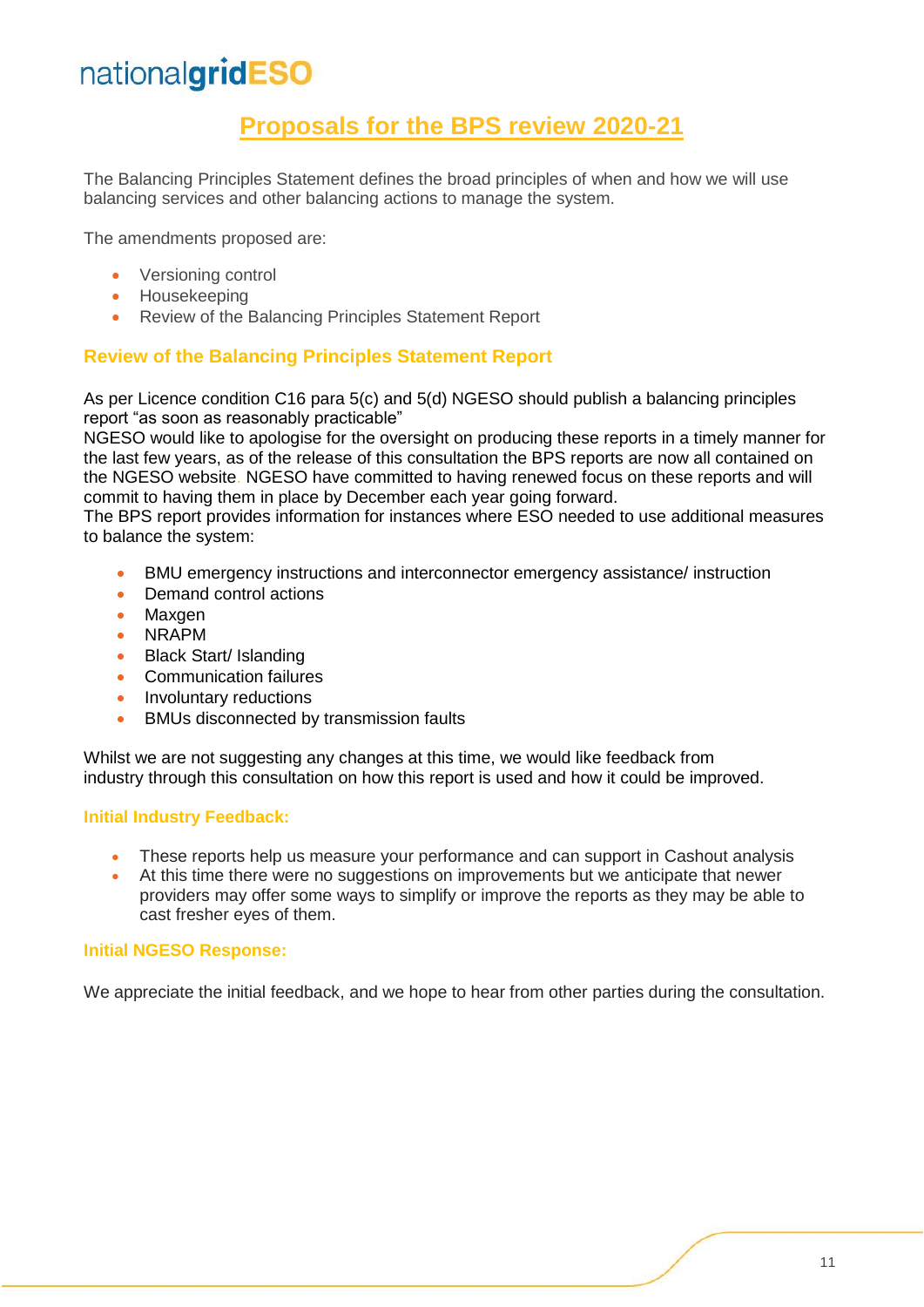### **Proposals for the BSAD review 2020-21**

This document sets out the Balancing Services Adjustment Data methodology. It sets out the information on relevant balancing services that will be taken into account when determining the imbalance price.

The amendments proposed are:

- Version Control
- Potential changes from the constraint management pathfinder
- Consequential changes of modification P399

More detail of these changes and industry feedback from the session is below:

### **Potential changes from the Constraint Management Pathfinder**

NGESO are seeking to reduce the costs of managing transmission constraints across GB through a Constraint Management Pathfinder. We will initially be focusing on the (B6 boundary - Scotland/England border) before focusing on other parts of the network.

We intend to run tenders annually offering 12 month contracts, with the first tender by the end of Q1 2021 where successful units will be connected to relevant Transmission Operator's Operational Tripping Scheme

Contracted units will have to de-load to 0MW in 150ms following a fault on the system. In regarding the statement text changes, we do not foresee any changes that are required to the Procurement Guidelines as we classify CMP as "Import and export constraints – commercial" as set out Part C, Section 2.1.

We do not believe any changes are required to the ABSVD document as it currently accounts for Fast De-load services in Part B, Section 1.2 Fast De-load. 

We do not believe any changes are required to the SMAF document as it currently accounts for Fast De-load services being flagged as System under Part B, Section 2, Commercial Fast De-Load **Service** 

We do not believe any changes are needed to the BPS documents as we do not intend to change our principles for managing transmission constraints

However, we believe changes may be required to the BSAD statement to account for Fast De-Load services under Part B section 2.1. At this time, no draft text change has been made.

### **Initial Industry Feedback:**

- Can NGESO explain how the Terms and Conditions work?
- Can providers mitigate from other intertrips to this, and what is the process for doing so?
- Can NGESO put this in context of all of the services and put a picture of how it works together?
- Will this need article 18 and 26 consultations to be carried out?
- It would be helpful if the C16 statements also made reference to the pathfinder projects in the widest sense and the high level assessment principals for them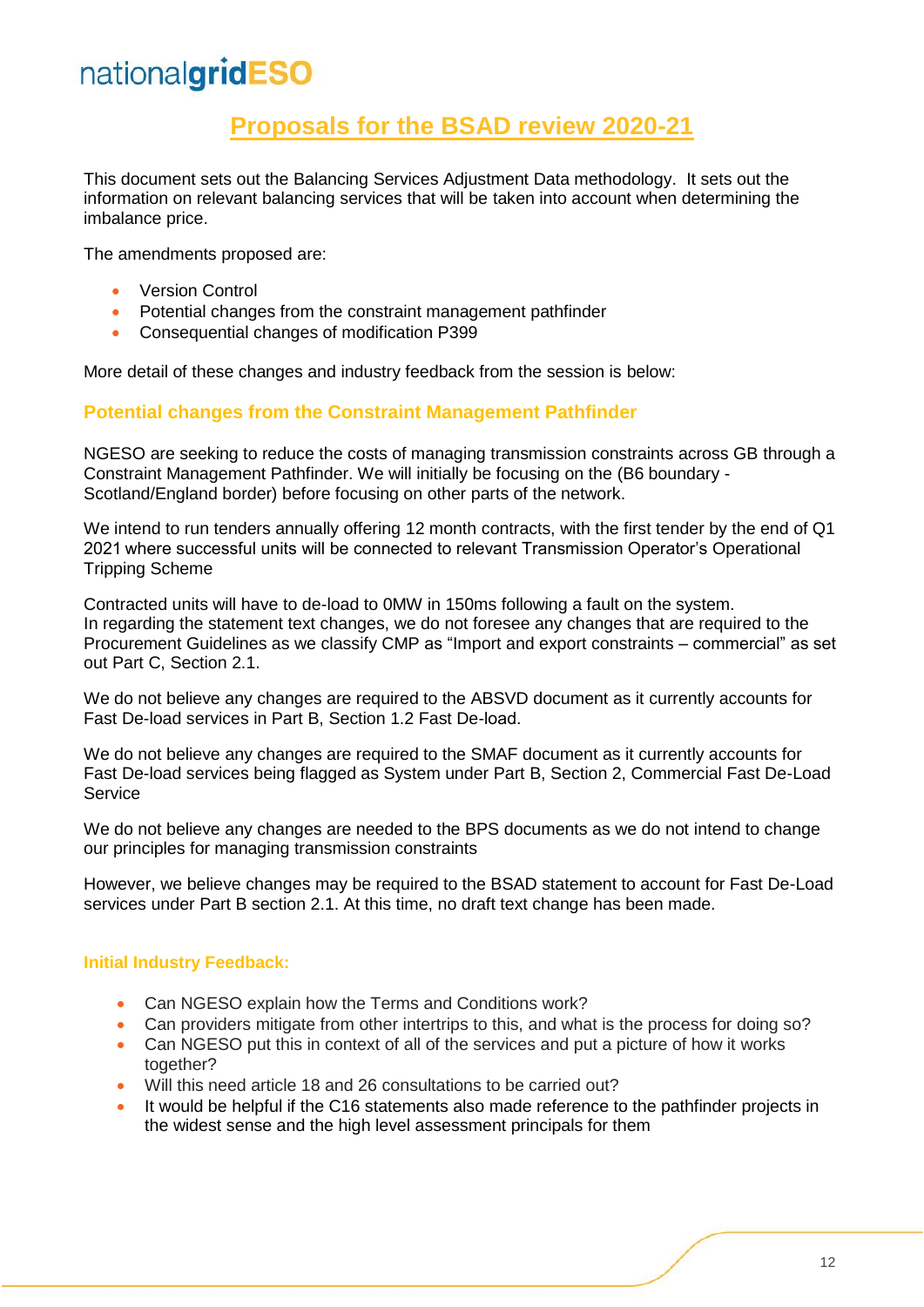### **Initial NGESO Response:**

NGESO appreciates the feedback and questions on the Constraint management Pathfinder, prior to tendering NGESO will look to create and release all the information being asked for by industry to better help the transparency of the service.

We are looking into Article 18 and 26 consultation compliance and will update industry as soon as possible

We do reference the pathfinders in the current Procurement Guidelines though we note this is very generally and not in the detail that we are considering for the Constraints Pathfinder.

We will check if the references are still relevant/correct and consider adding more detail, though we would not want to cover the assessment principals as these are covered in the NOA process

### **Consequential Changes of modification P399**

BSC Modification P399 will bring some changes to the BSAD files and may result in a small consequential statement change. This modification is not expected to complete until June 2020 at the earliest therefore the statement will change in line with the modification outside of this process

### **Initial Industry Feedback:**

• There was no initial industry feedback at this time

### **Initial NGESO Response:**

NGESO will look to respond to any feedback from the early consultation.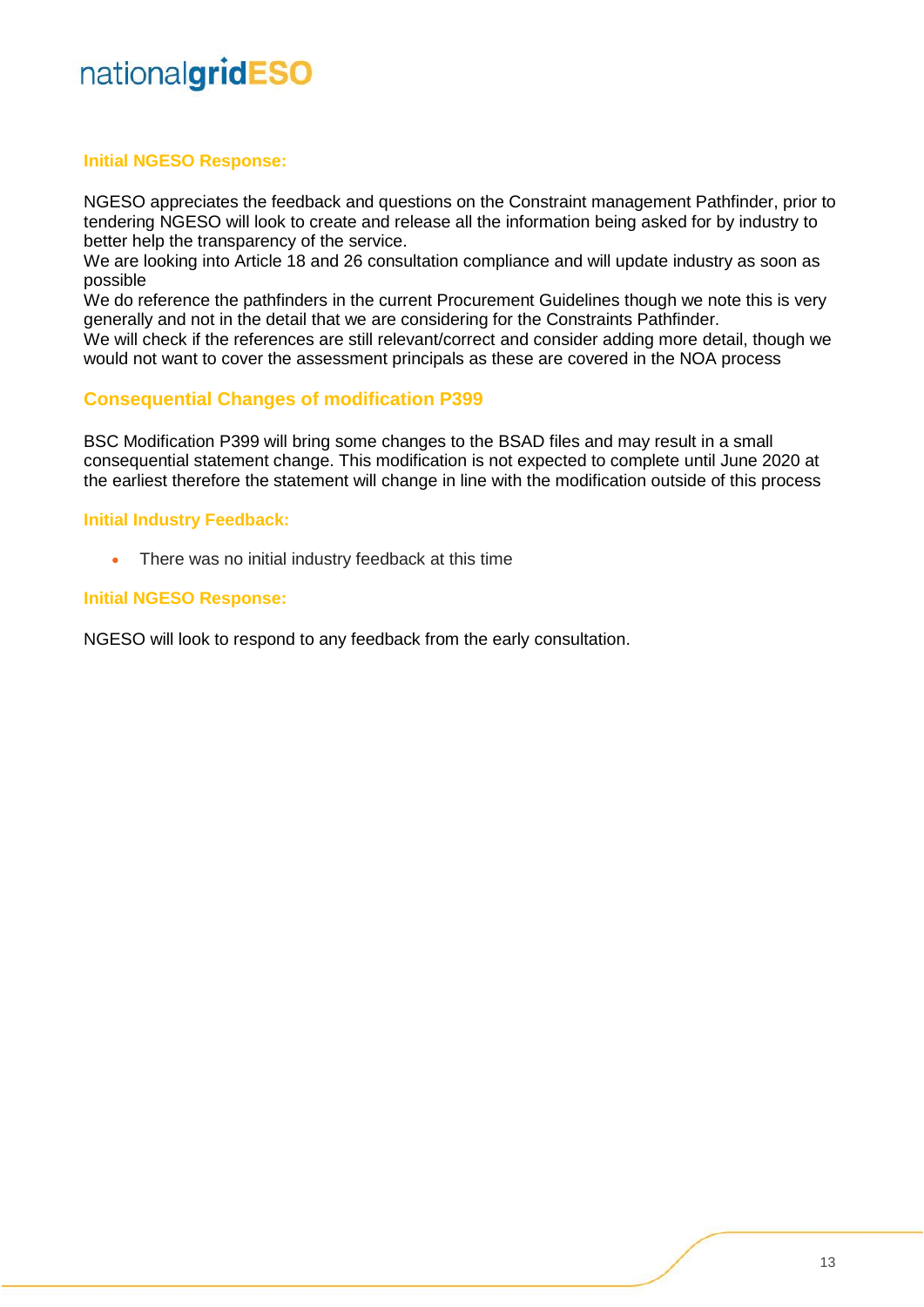### **Proposals for the ABSVD review 2020-21**

The Applicable Balancing Services Volume Data methodology set out the information on Applicable Balancing Services that will be taken into account for the purposes of determining imbalance volumes.

The amendments proposed are:

- **Version Control**
- Housekeeping
- BM and Non BM Dynamic Containment
- Consequential Changes from Modification P412

More detail of these changes and industry feedback from the session is below:

### **BM and Non BM Dynamic Containment**

The soft launch does not ABSVD non-BM DC units whereas BM units are, this is consistent with the wording contained within the ABSVD statement that states, non-BM frequency service products are not ABSVD and the decision on P354 meant that BM Service providers could no longer opt out of providing ABSVD.

It has been mentioned during the DC consultation that this causes an unlevel playing field for DC providers, and we said that NGESO would use this consultation to determine how both should be treated ready for the full launch, with that said at this early stage of the C16 consultation we are asking for industry to help form the decision.

#### **Initial Industry Feedback:**

- NGESO need to consider how to reflect the volumes of all providers fairly in Cash Out
- Belief that non-delivery under the dynamic containment contract is much more onerous that payment of cash out prices. This needs to feed into the consultation

#### **Initial NGESO Response:**

We appreciate the initial feedback, industry were unanimous in the need for the service to feed into Cash Out in a fair way, NGESO will take this away and consider the best way forward in line with the full roll out of Dynamic Containment. We also hope to hear from other parties during the consultation how can also support the rationale.

### **Consequential Changes of modification P412**

BSC Modification P412 will likely bring some changes to the ABSVD statement, as above the outcome of that modification will need to take in to account to relevant C16 changes required and the statements will be amended upon the go live of the solution.

#### **Initial Industry Feedback:**

• There was no initial industry feedback at this time

#### **Initial NGESO Response:**

NGESO will look to respond to any feedback from the early consultation.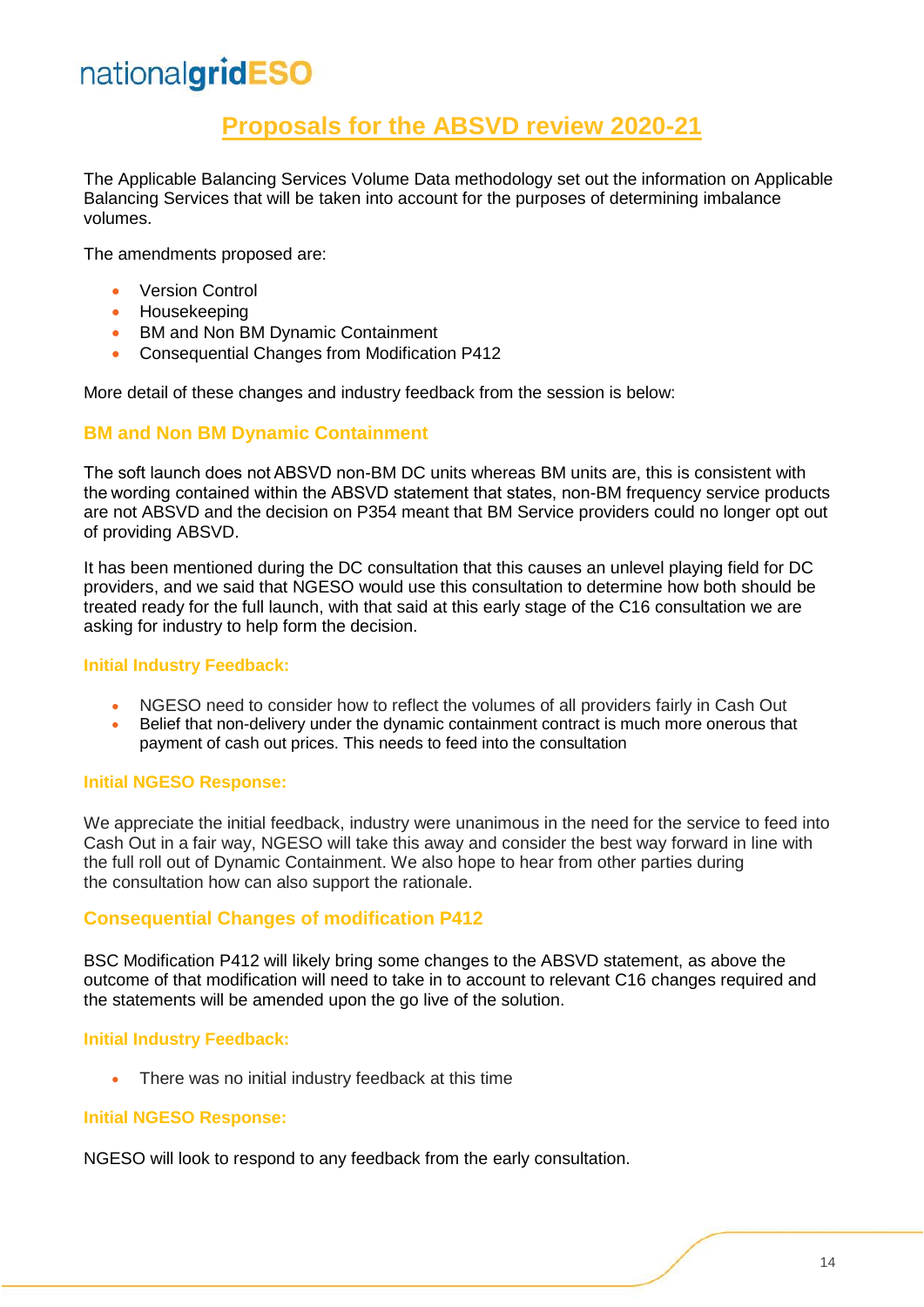### **Proposals for the SMAF review 2020-21**

The System Management Action Flagging (SMAF) methodology sets out the means which NGESO will use to identify balancing services that are for system management reasons. The amendments proposed are:

- Versioning control
- Housekeeping
- Review of the SMAF Report

More detail of these changes and industry feedback from the session is below:

### **Review of the SMAF Report**

As per Licence condition C16 para (b) (ii) and 5(d) and appendix C section 5 NGESO should "prepare a statement of the prevailing system management action flagging methodology" and "report annually on the accuracy of the flagging methodology."

We currently have good processes in place to deliver this for May each year.

Part of the P217A actions include:

- Transmission Constraints
- Voltage Support
- Rate of Change of Frequency (RoCoF)

And we have a 99.8% accuracy as of 2019-20.

Whilst we are not suggesting any changes at this time, we would like feedback from industry through this consultation on how this report is used and how it could be improved.

### **Initial Industry Feedback:**

• At this time there were no suggestions on improvements but we anticipate that newer providers may offer some ways to simplify or improve the reports as they may be able to cast fresher eyes of them.

### **Initial NGESO Response:**

We appreciate the initial feedback, and we hope to hear from other parties during the consultation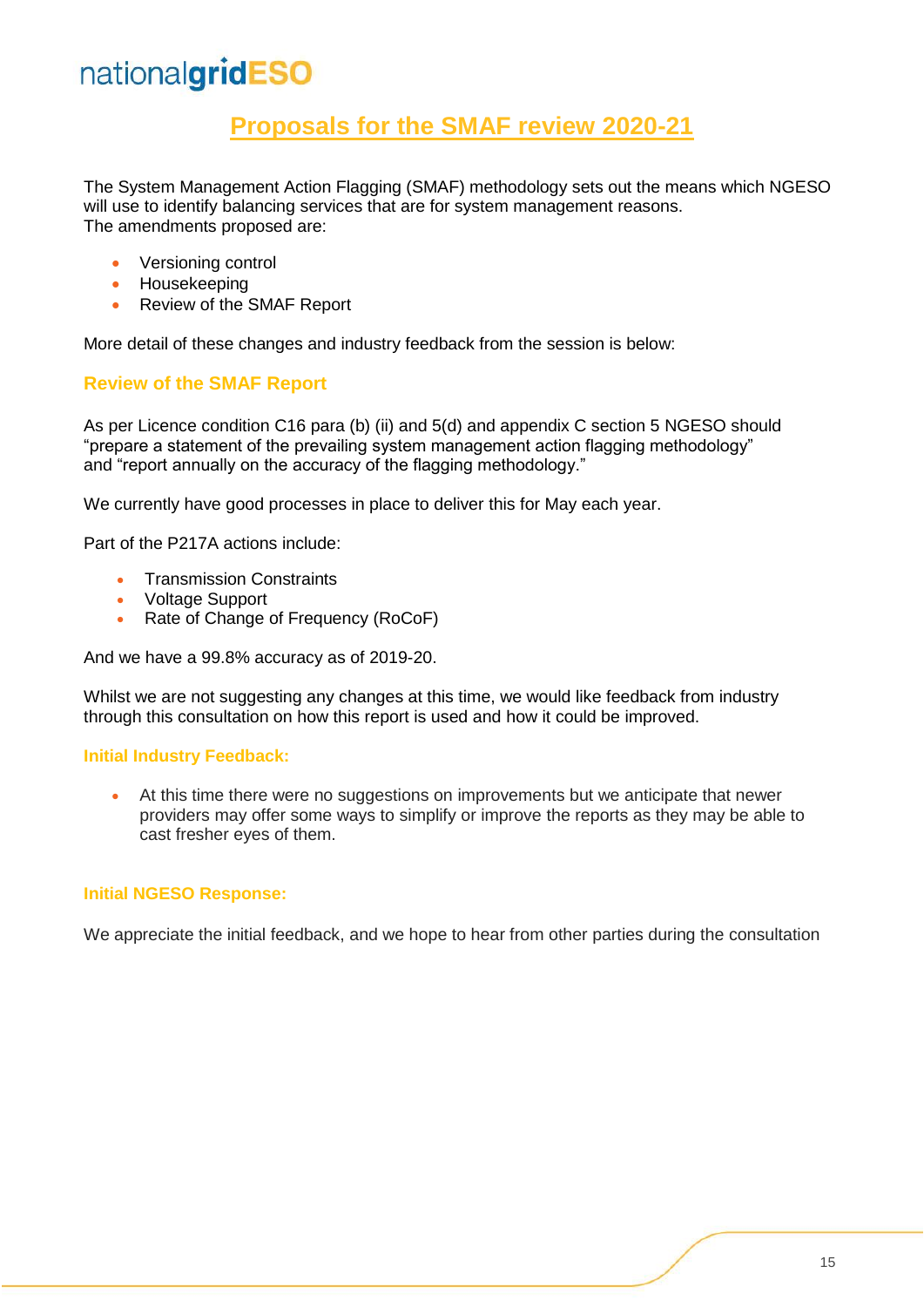## **The Consultation**

### **The Questions**

We now invite industry to provide further feedback on the changes proposed to the C16 statements as part of the 2020-21 annual review process. The consultations questions are summarised below are also summarised in within the response proforma in Appendix A..

### Procurement Guidelines

- 1) Do you agree with the proposed suggestions to the Procurement Guidelines in relation to STOR and Fast Reserve? please provide rationale.
- 2) Do you agree with the proposed suggestions to the Procurement Guidelines Downward Flexibility and Dynamic Products? please provide rationale.
- 3) Do you wish to add further comments on the Future of Reserve?
- 4) Do you find the Procurement Guidelines Report and MBSS useful? Can you provide examples of what you have used them for? Do you have any suggestions on improvements?
- 5) Do you have any other comments in relation to the changes proposed to the Procurement Guidelines? Or any additional changes you would like to see?

### **BPS**

- 1) Do you find the BPS Report useful? Can you provide examples of what you have used them for? Do you have any suggestions on improvements?
- 2) Do you have any other comments in relation to the changes proposed to the BPS or the BPS reports? Or any additional changes you would like to see?

### **BSAD**

- 1) Do you agree that the changes proposed to the BSAD and the other statements as a results of the Constraint Management Pathfinder? Please provide rationale.
- 2) Do you agree that changes will need to be made to the BSAD statement as a consequence of P399? Please provide rationale.
- 3) Do you have any other comments in relation to the changes proposed to the BSAD? Or any additional changes you would like to see?

### ABSVD

- 1) Should BM DC providers be removed from providing ABSVD and why? Do you agree that the changes suggested regarding treatment of BM and Non BM Dynamic Containment in ABSVD? Please provide rationale
- 2) Do you agree that consequential changes to the ABSVD will be required as a consequence of P412? Please provide rationale.
- 3) Do you have any other comments in relation to the changes proposed to the ABSVD? Or any additional changes you would like to see?

### SMAF

- 1) Do you find the SMAF Report useful? Can you provide examples of what you have used them for? Do you have any suggestions on improvements?
- 2) Do you have any other comments in relation to the changes proposed to the SMAF or the SMAF reports? Or any additional changes you would like to see?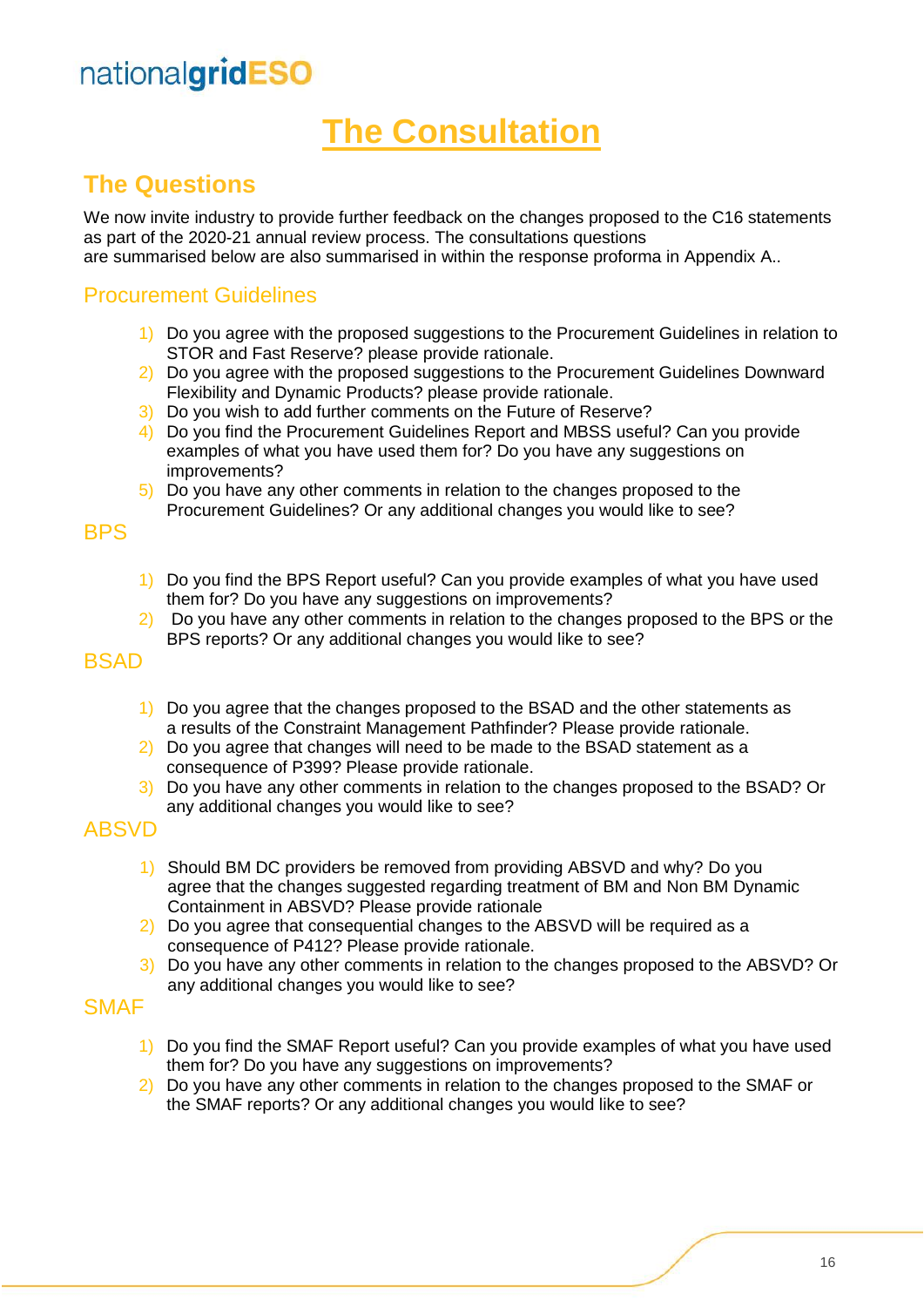### **How to respond**

Responses should be submitted by replying to the consultation questions within the response proforma, attached as Appendix A and e-mailing the completed proforma to:

[balancingservices@nationalgrideso.com](mailto:balancingservices@nationalgrideso.com)

(Please ensure there is an "s" at the end of balancing services, as there have been issues of the "s" not populating when clicking on the hyperlink).

If you do not wish any elements of your response to be made publicly available, please mark these as confidential.

Responses should be returned no later than 7th December 2020**.**

Following the closure of the consultation, NGESO will review all feedback and publish a further consultation in January 2021 which will include our views on the responses received as well as draft statement changes.